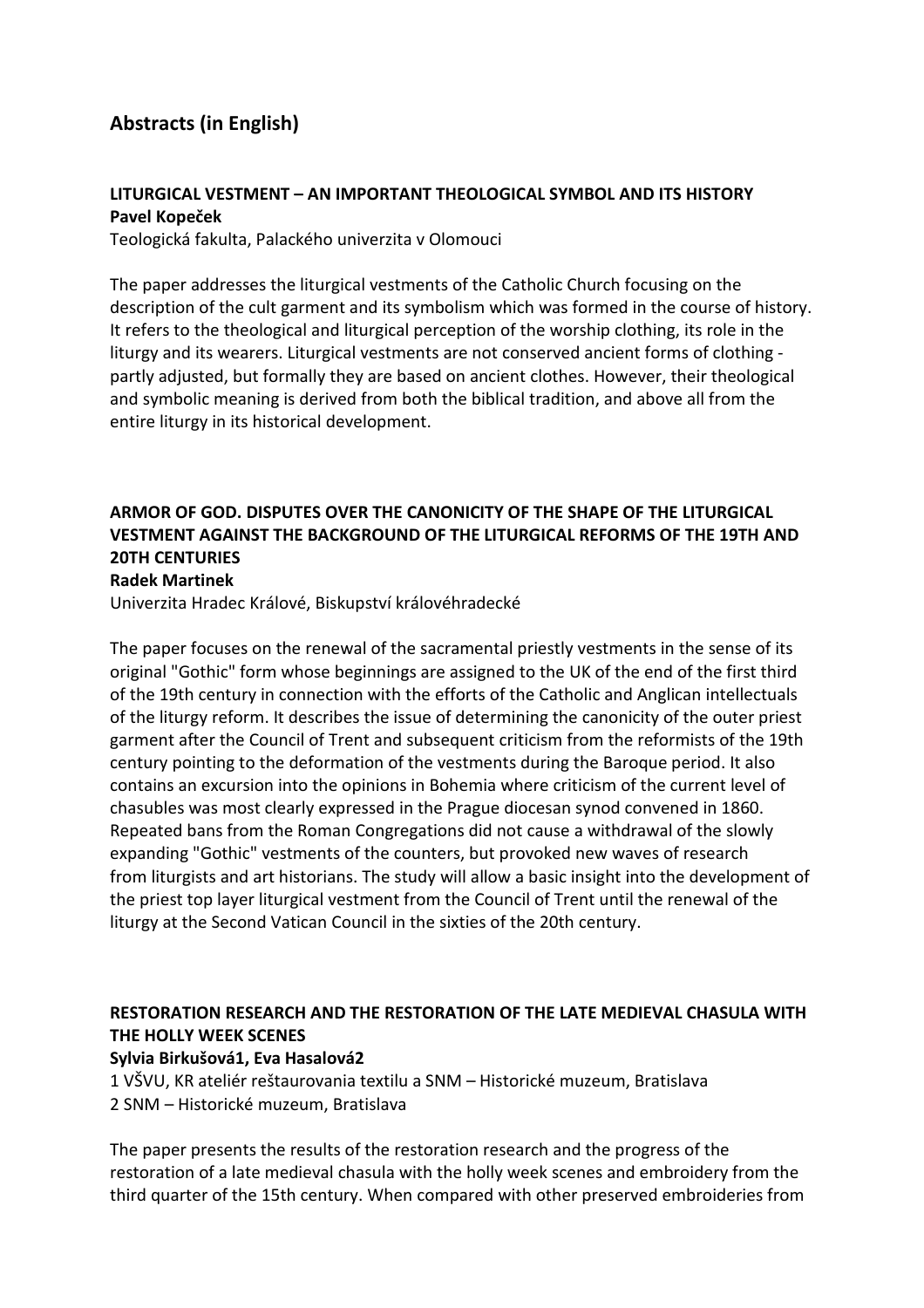the late Middle Ages, in terms of quality it can be seen more like a provincial variation. Despite these facts, its dorsal cross is one of the few surviving embroideries originating in the 15th century Slovakia. Blue silk fabric is an exceptional artefact showing a Renaissance type of fabric known from period garments which can be seen on the portraits from the second half of the 16th and the first half of the 17th century. The chasula was restored for the exhibition

Paramentos / liturgical textiles at the Bratislava Castle.

# JIŘÍ JINDŘICH FROM MAYERSWALD († 1747), AN OLOMOUC CANON AND HIS FOUNDATION OF LITURGICAL VESTMENTS OF THE OLOMOUC CATHEDRAL. NOTES ON THE ORIGINS OF THE RESEARCH INTO THE CENTRAL EUROPE'S LARGEST COLLECTION OF **VESTMENTS**

#### Radek Martinek

Univerzita Hradec Králové, Biskupství královéhradecké

More than 30 complete sets of liturgical sets are stored among the liturgical vestments held in the Cathedral of St. Vaclav in Olomouc. These can be connected with the capitulary dean Jiří Jindřich of Mayerswald († 1747), the most generous supporter of the cathedral in the 18th century. They are decorated with various techniques, particularly rich embroidery with gold

tinsel but most of them are from brocade fabrics of Lyon or Italian origin with mutually close fabrics with rich naturalistic patterns of extraordinary quality, unique even in the European context.

## BAROQUE LITURGICAL TEXTILES FROM THE COLLECTION OF THE MORAVIAN GALLERY IN **BRNO**

## Andrea Husseiniová

Moravská galerie v Brně

The textile collection of the Moravian Gallery in Brno contains a relatively large set of liturgical textiles of the Baroque period ranging from the particular components of the priest garments to the textile equipment of the church. The greater part of the group was acquired during the 20th century by shopping at the Antique Market, by transfers from museum-type institutions, or by transfers of collection repositories of the Státní úřad pro věci církevní (State Office for Church Affairs in former Czechoslovakia). Apart from a few exceptions, not much attention has been paid to their professional processing so this paper is the first probe trying to introduce these interesting artefacts – a selection of baroque chasubles of the late 17th and early 18th centuries that are interesting through their embroidery design, applied materials, and the history of the objects.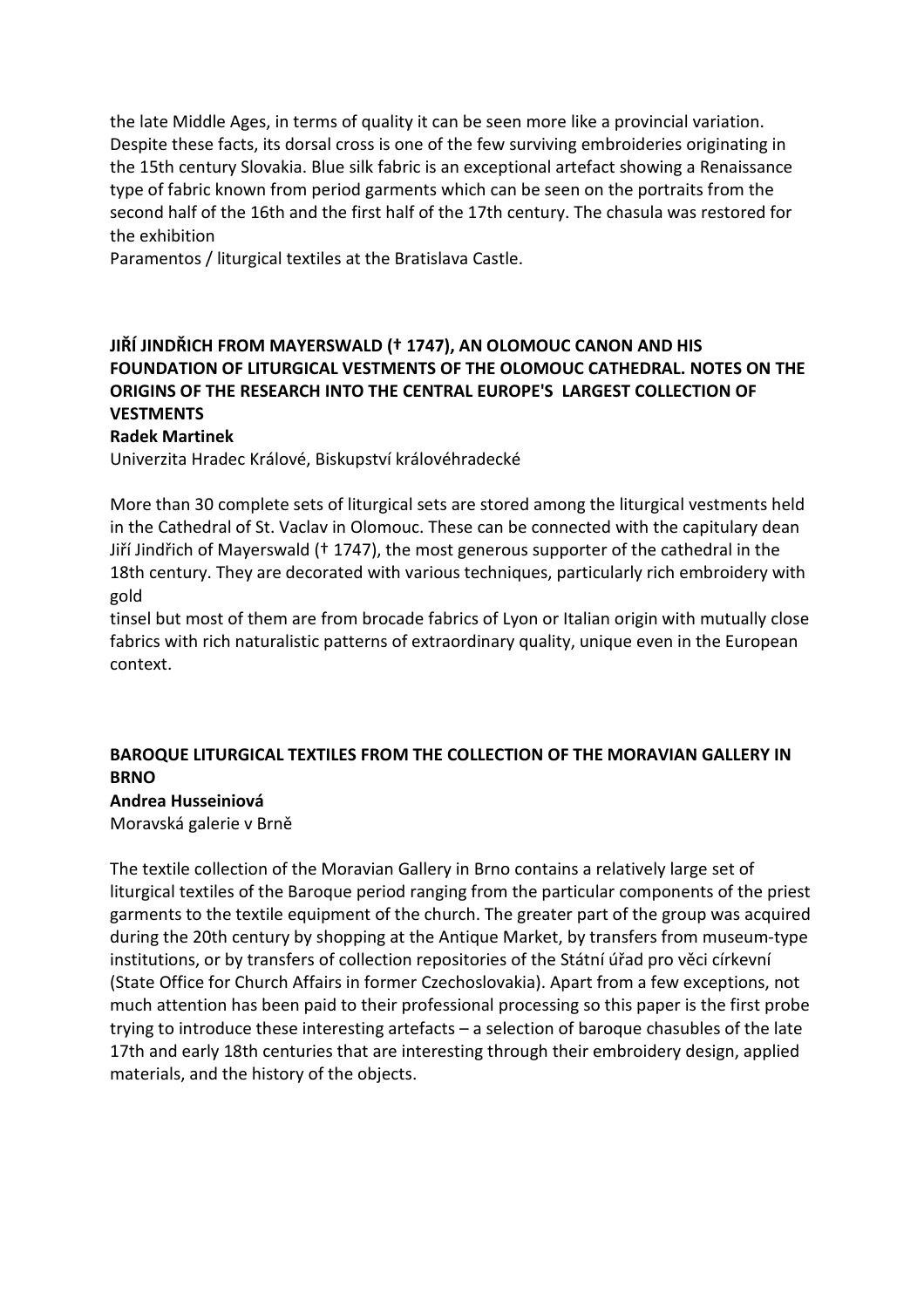## ISLAMIC FABRIC IN LITURGICAL AND CEREMONIAL TEXTILES Sabina Malcová

nezávislá expertka v oboru islámské umění, Praha

The fabrics of the Islamic Orient along with knotted rugs had been recognized as artifacts of a great value and price since the Middle Ages. Due to a hard way of their acquisition they were considered to be luxury items that could afford only aristocracy and wealthy merchants. To a small group of their owners belonged also the Christian church, which regardless of denominational dichotomy did not hesitate to incorporate objects from the Islamic "enemy" into its life. The boom of this phenomenon occurred after the victory over the Turks at the Battle of Vienna in 1683. Therefore we can still find examples of chasubles made of or decorated with Oriental fabrics in European collections. Oriental textiles also penetrated into Christian rites, remember at least brides and grooms standing on an Oriental carpet for their wedding vows, using carpets as precious blankets during funerals or making funeral vestments of luxury Oriental fabrics.

# "SMALL" RELIGIOUS PIECES OF ART. THE FIRST EXHIBITION OF CHARLES SCHIRK IN THE MORAVSKÉ PRŮMYSLOVÉ MUZEUM (MORAVIAN INDUSTRIAL MUSEUM) AT THE TURN OF 1884 AND 1885 Andrea Březinová

Moravská galerie v Brně

The paper describes an extensive exhibition of religious art (Die Ausstellung kirchlicher Kleinkunst), which took place at the turn of the years 1884/1885 in the building of the Moravské průmyslové muzeum (Moravian Industrial Museum) in Brno. The exhibition, which aimed to gather the best examples of religious handicraft works mainly from Moravia, was prepared by a then new museum "curator-clerk" Carl Schirek. His attention was focused not only on the presentation of historical religious objects from the area of applied arts, but also on the "modern" artefacts designed by contemporary artists in the Neo-Gothic and neo-Renaissance styles. Many of the displayed liturgical textiles were later transferred among the collections of the Uměleckoprůmyslové museum (Museum of Applied Arts of the Moravian Gallery) in Brno. They are not just entire valuable liturgical garments, but also fragments of rare materials that once made up the garments. Among the most interesting are velvets from the collections of the painter Friedrich Wachsmann.

#### RELIGIOUS, LITURGICAL AND CEREMONIAL HEADGEAR OF THE 19TH AND 20TH CENTURIES (NOT ONLY) IN MUSEUM COLLECTIONS Radek Polách

Muzeum Novojičínska, příspěvková organizace

Headgear of religious nature is still often a neglected issue in memory institutions. This is due not only to their low number, but also due to the absence of their exhibition use. The main objective of this paper is to introduce religious headgear from 19th and 20th centuries, which were used not only for liturgical purposes, but also for daily wear and the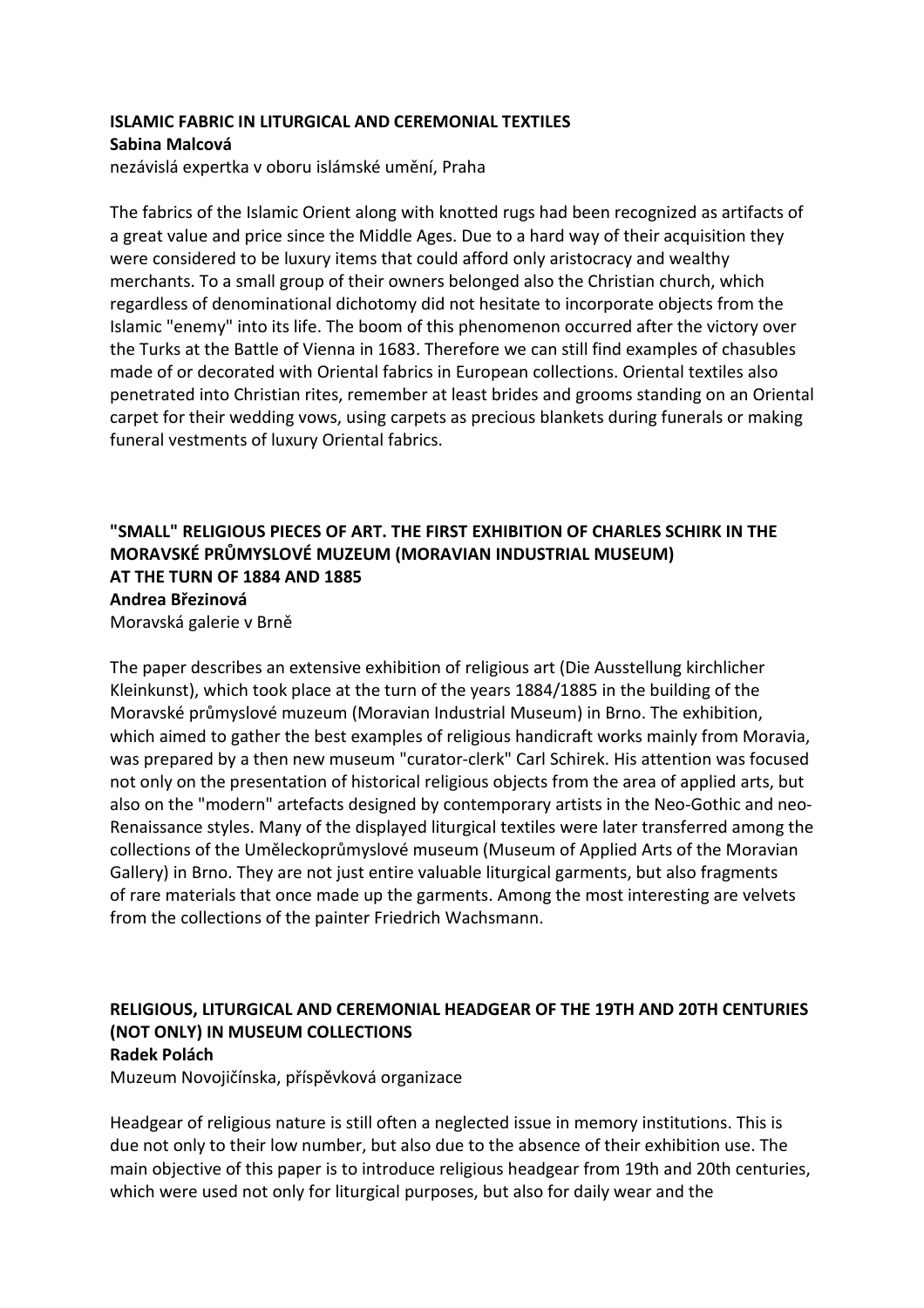performance of official duties. An integral part of it are the cases when they are deposited in memory institutions, installed in permanent or temporary exhibitions.

## UNWANTED CRAFT. PRODUCTION OF PARAMENTS IN SOCIALIST CZECHOSLOVAKIA Marie Kuldová

Národní památkový ústav, ú. o. p. Střední Čechy

The paper brings us to the years 1950–1989 when official production paraments was forcibly terminated in Czechoslovakia, apart from one location. It addresses especially the religious community of the Congregation of the School Sisters of Notre Dame where the production of the liturgical vestments was to be tolerated. It tells us about the 1950s in more detail, when the production originated in concentration convents in Broumov and in Osek, and the 1960s when the emergence of the apprenticeship branch called "artistic embroiderer" was beneficial. In all historical stages there is a basic summary of what and how was made.

# THE HISTORY OF PARAMENT MAKING IN JABLONNÉ NAD ORLICÍ Helena Milerová

Regionální muzeum ve Vysokém Mýtě

The tradition of church vestments production in Jablonné started at the beginning of the 19th

century. In the following decades the descendants of Václav Neškudla founnded three independent Parament companies: Josef Neškudla and Comp., factory of church paraments, flags and temple metal, Václav Neškudla, son of Ignác, factory production of church paraments and flags and Vend and Comp. Ornatia – Praporia. In 1950 they were nationalized and fused under Charity, later Charity – Temple Service, Factory 55, Jablonné nad Orlicí. Although the factory was closed in 1994, ecclesiastical textile has been still produced in Jablonné. But archive materials about the history of these companies have been preserved only in fragments. An exception is the iconographic materiál in the cataloques of Josef Neškudla company Nr. 86, factory of church paraments, flags and temple metal utensils as well as ecclesiastical vestments photographs.

#### FROM BIRTH TO DEATH – CEREMONIAL GARMENTS 1900–1950 Miroslava Burianová Národní museum, Praha

Collection of Contemporary Textile in the Department of Modern Czech History of the National Museum collects, among other things, clothes connected with important people and events in our history.These two aspects are often combined in the stories of clothes intended for exceptional moments of human life. They all have festive character even though they were often meant for funeral occasion. The study focuses on women´s urban clothing and presents some items from the collection which are connected with rituals and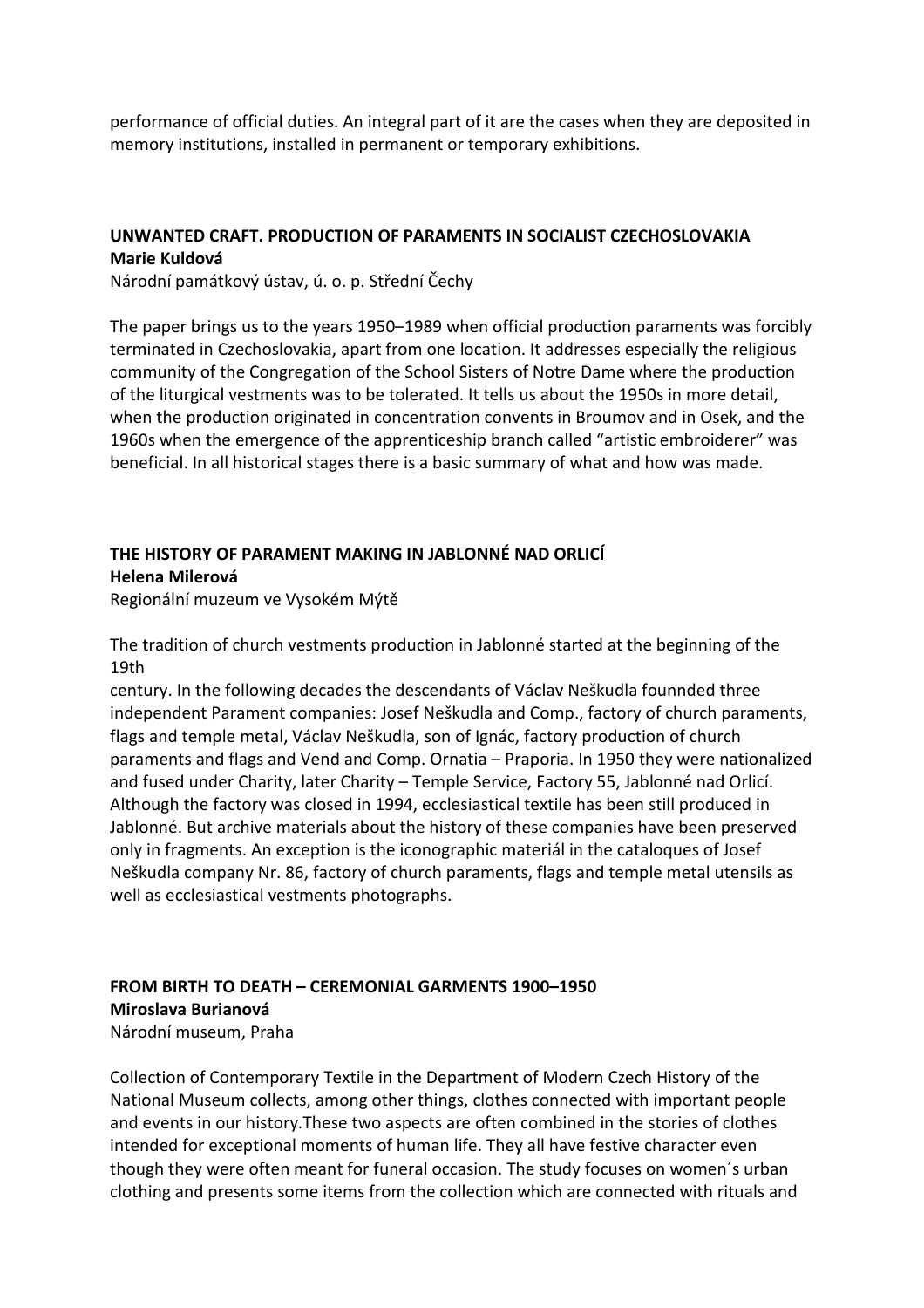human life cycle. Clothes for religious and civil ceremonies such as christening, first ball, graduation,

wedding as well as mourning, often carry a life story of its owner. Clothing often reflected so-called "small history", e.g. family events, social relations, but also society-wide context and last but not least current fashion of the period. When such pieces of clothing are put into period´s context they are not only a beautiful evidence of craftsmanship of our ancestors

but also a part of our everyday life history.

## IDEOLOGY AND FASHION – SOURCES AND INSPIRATION. CZECHOSLOVAKIA 1948–1956 Konstantina Hlaváčková

Uměleckoprůmyslové museum v Praze

For a better understanding of the history of fashion in Czechoslovakia in the second half of the 20th century, the theoretical and practical impacts of state ideology on the life style shortly after 1948 need to be examined. Historically, this very era, marked by the uncompromising dictate of the Communist totalitarian power, is a unique example of the wide range of anomalies that deformed the natural process. The principal and determining factor for the way ideology influenced clothing and fashion at the time was the thesis that the capitalist social system was rotten and hence also its manner of clothing inherent to it. While declaring a ban on the so-called outlived capitalist clothing fashion was simple, formulating new principles proved unsuccessful. Endeavours to create fashionable clothing styles independent of the dominant position of the Paris fashion design studios were nothing new, as many designers in various places of Europe, in various periods and for various reasons strove to do so. Invariably, these movements failed and Paris retained its primacy. One of the outcomes of the search for a reliable base on which to produce clothes for people living in what was referred to as a socially just society was the "new architecture" concept. According to these principles, clothing was to be functional, comfortable and stripped of all ornamentation. Opinions also emerged suggesting that inspiration could conceivably be sought in traditional folk costumes and their decorative elements. Admist the ideological disputes, the notion gradually prevailed both in theory and practice that clothing should be simple in form and practical. Soon, however, the need emerged to liven up the garments, endow them with more colour and some decoration, as well. Inspiration in traditional folk costume came to be regarded as the sole, ideologically permissible form of rectifying this situation. Fashion designers tackled the task of studying national folk costumes and devising from their cuts and types what would be most suitable for contemporary wear. This is how

the conviction that folk costume was a vital source of inspiration for the new fashion was affirmed.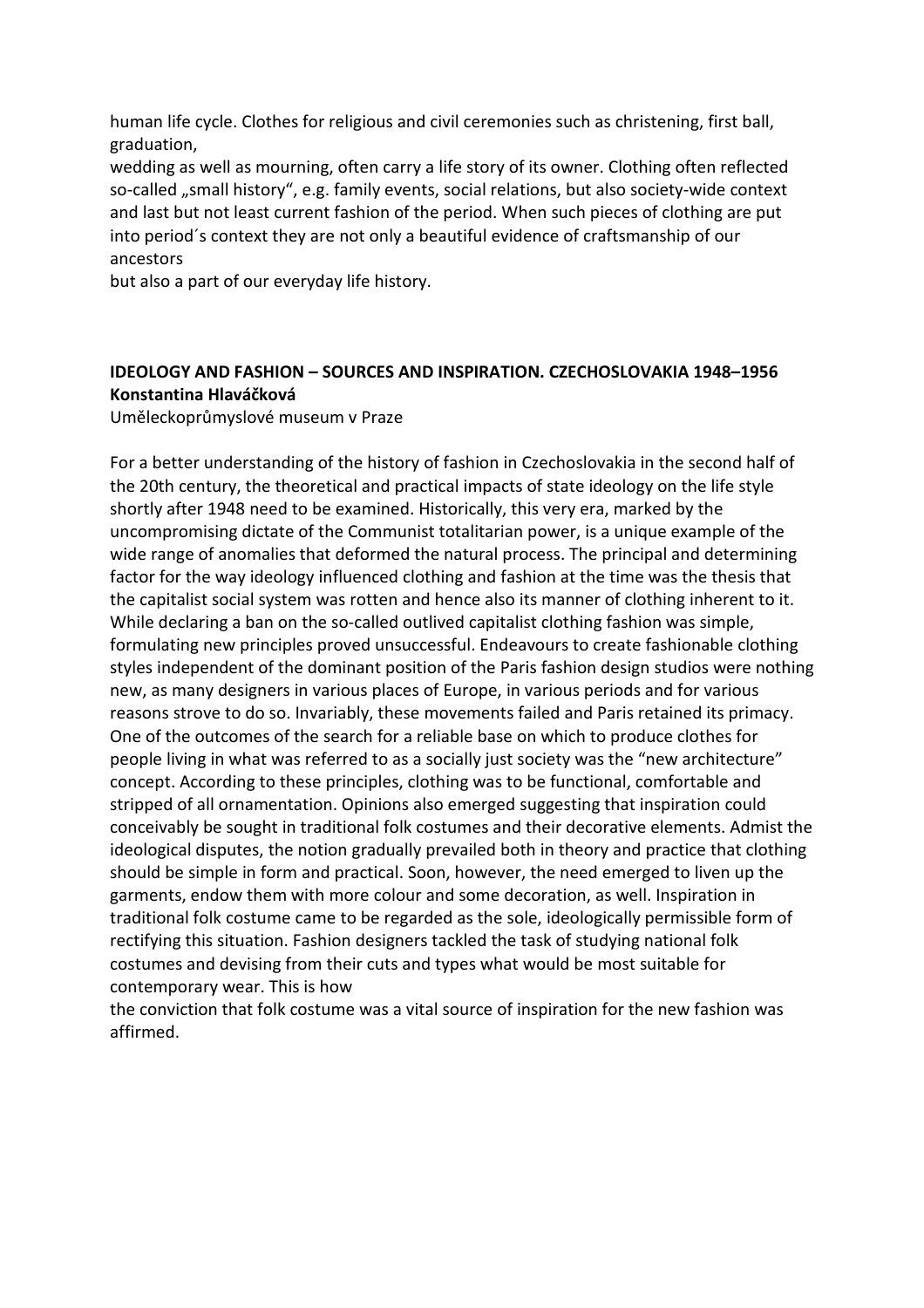# CHEMICAL CLEANING OF METAL ACCESSORIES – EFFECT ON TEXTILES Markéta Škrdlantová, Klára Drábková, Jan Krejčí

Vysoká škola chemicko-technologická v Praze

Liturgical textiles are very often decorated with metal threads. Four types of commonly used treatments on metal threads and their influence on silk and cotton textile are discussed in this contribution. The influence aqueous solution of EDTA (ethylenediaminetetraacetic acid), citric acid, and thiourea with formic acid was studied. Also solution of thiourea with formic acid in propan-2-ol was tested. The degradation of textiles was determined by means of colorimetry, tensile strength and viscometry. The physical-mechanical properties of treated and non-treated textile samples were tested before and after artificial aging.

## CONSERVATION OF A STRETCHER FROM THE COLLECTIONS OF THE PRAGUE CASTLE Markéta Škrdlantová, Klára Drábková, Jana Bureš Víchová Vysoká škola chemicko-technologická – v Praze

The stretcher (Inv. No. 22836 HS) from the Prague Castle collections is made from several different materials (metal, wood, textile, glass). During its conservation, every material required a specific approach. The aim of the conservation intervention was to remove corrosion products, particulates and biological residues and thus not only restore the appearance of the stretcher and prepare it for exhibition purposes, but also to slow down further degradation of the various groups of materials. An integral part of the conservation intervention is preventive conservation, i.e. proposing the conditions for both long-term display and storage of the object.

#### RESTORATION OF TWO ALTAR CUSHIONS FROM THE CATHEDRAL OF ST. MARTIN IN SPIŠSKÁ KAPITULA Ľubomíra Abrahámová

Slovenské národné múzeum – Historické múzeum, Bratislava

Altar cushions from Spiš bishop's residence are unique velvet form of late Gothic style in our area. Secondary used fabrics on cushions are example of cutted aksamit made in Italy. Altar cushions were used on Sacrifice of the Mass in Cathedral of St. Martin in Spišská Kapitula. The article introduces the conservation and restoration of theese two altar cushions.

#### LITURGICAL TEXTILES FROM THE COLLECTIONS OF THE MUSEUM OF DECORATIVE ARTS IN PRAGUE (UMĚLECKOPRŮMYSLOVÉ MUSEUM) Martina Lehmannová

Uměleckoprůmyslové museum v Praze

This article briefly introduces the history of creating the collection of liturgical textiles for the Museum of the Decorative Arts in Prague in the context of the acquisition activities of both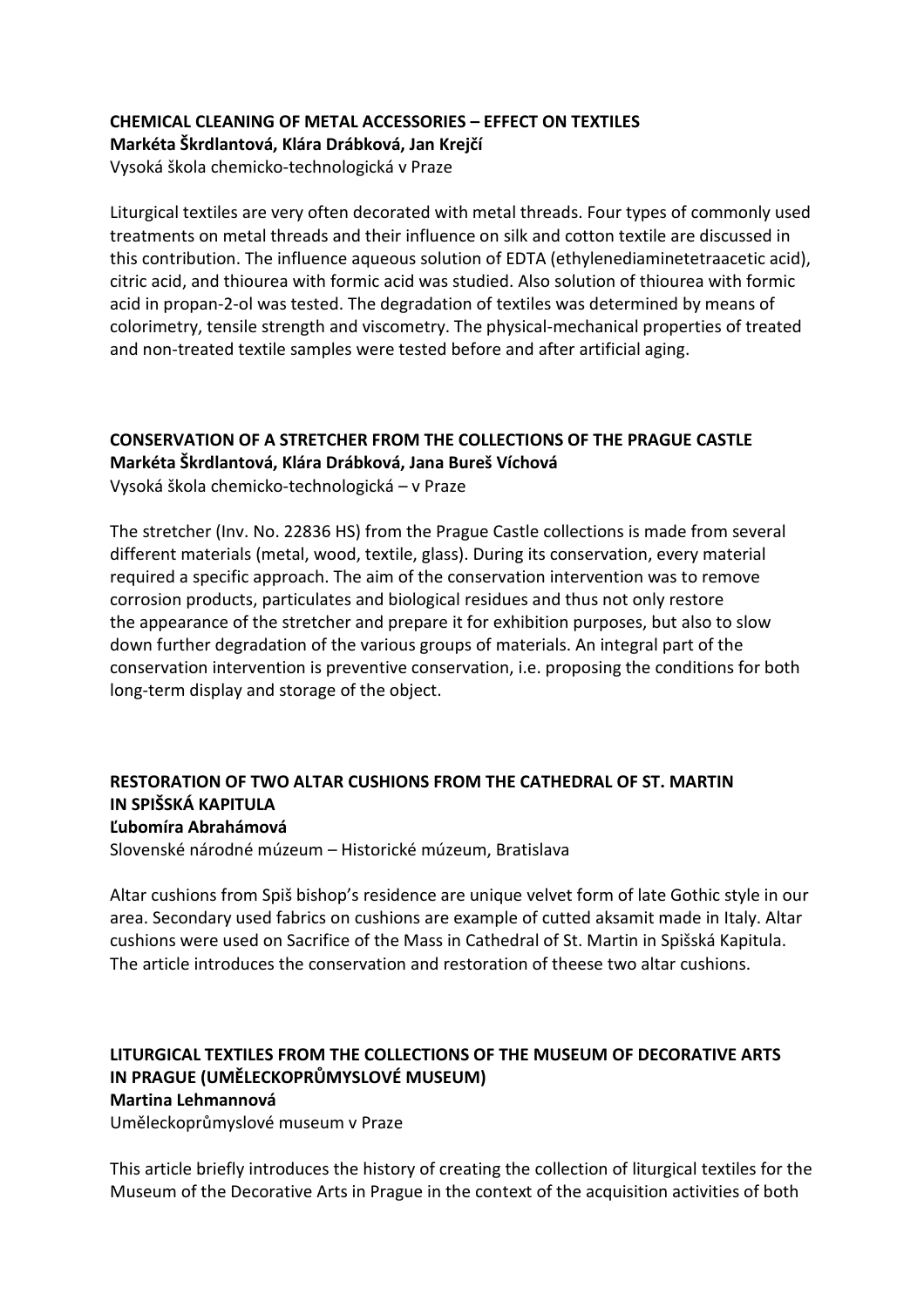institutions and individuals during the 19th and 20th centuries. Special attention is paid to a set of objects (a collection of tapestries and liturgical textiles) for the upcoming new permanent exhibition in the historical building of the Museum of the Decorative Arts in Prague. Items selected by the curator of the collections had been seriously damaged. The correction of that damage required greater financial resources than was permitted by the budget of the institution. Therefore, the necessary funds were obtained from the so-called. Norwegian funds.

## DJUSTMENT OF LACES FROM THE ESTATE OF VALERIE DAVID RHONFELD Martina Lehmannová1, Lucie Radoňová2

1 Uměleckoprůmyslové museum v Praze

2 Muzeum hlavního města Prahy

The collection of laces from the estate of Valerie David Rhonfeld contains twenty-nine bobbin

and sewn laces for which it was necessary to establish appropriate adjustment. The repository of the Muzeum hlavního města Prahy (Prague City Museum) can provide suitable climatic conditions and enough space for adjusting even large laces. The target was to only use materials appropriate for textiles, to store the items without folding, to protect them against dust and mechanical damage during handling, and transparency – viewing without having to touch the objects and the possibility to display the objects on the created adjustments.

#### PREPARATION OF MATERIALS FOR TEXTILE CONSERVATION PROJECT, SUPPORTED BY THE EEA AND NORWEGIAN FUNDS Jitka Kottová

Uměleckoprůmyslové museum v Praze

Uměleckoprůmyslové museum v Praze (Museum of Decorative Arts in Prague) in Prague gained a project through the Norwegian funds called "Historic tapestries and textiles from the collections of the Uměleckoprůmyslové museum – conservation and presentation" EHP-CZ06-OV-1-038-2014. The paper describes the task of presenting restorers to prepare detailed documentation for tenders in accordance with the rules for the project.

# JEWISH TEXTILE-RELATED RITES AND TRADITIONS FOR CHILDBIRTH Veronika Richtr Nauschová

Židovské muzeum v Praze

The Jewish Museum in Prague houses a unique and very extensive collection of textiles related to the rituals and traditions around the childbirth. The arrival of new life is one of the most important family and social events. After birth, several ceremonies followed in short order, e.g. the boys underwent circumcision, the ritual of redemption of the firstborn son,